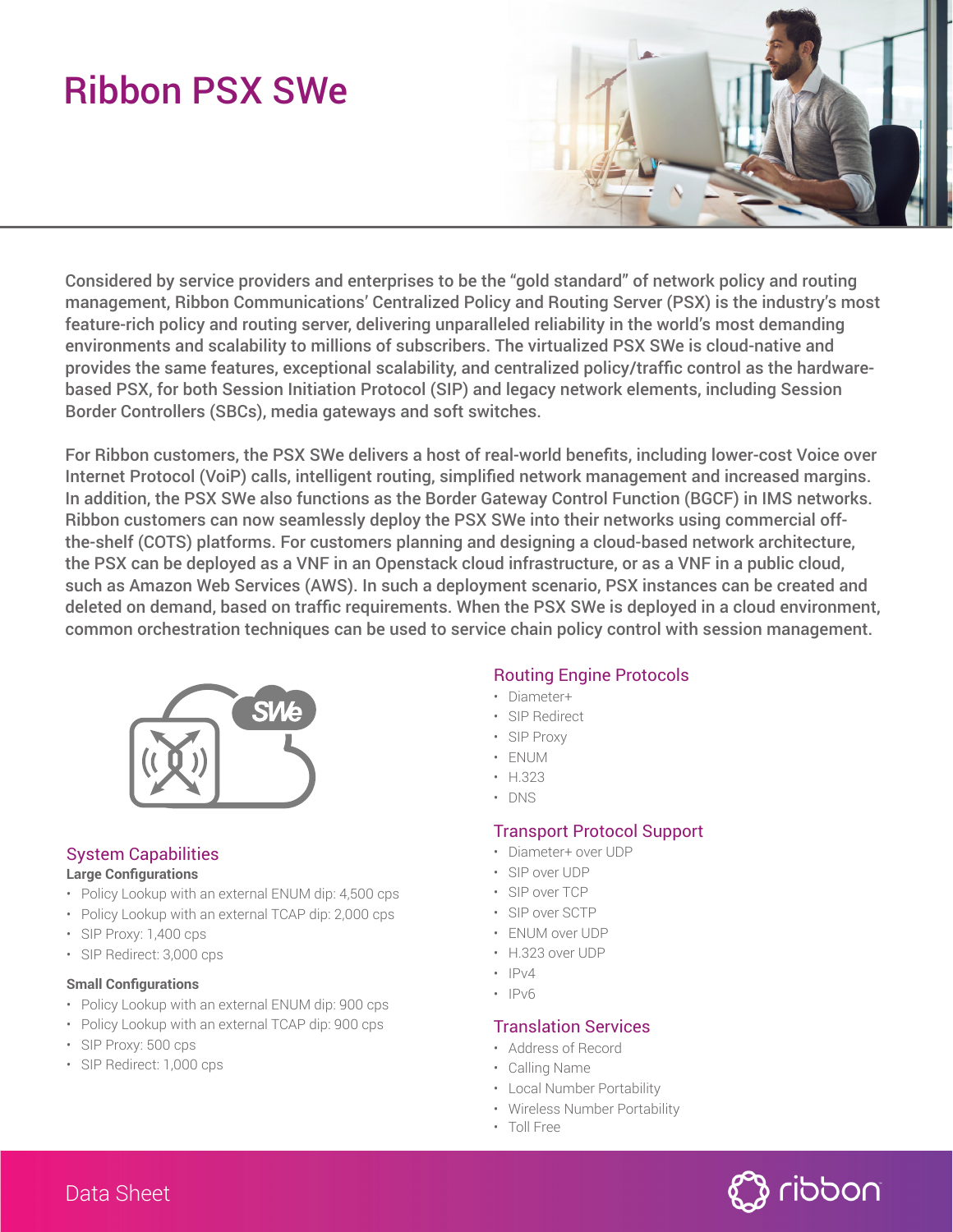## SCP Signaling Protocols

- TCAP (ANSI & ITU) over SIGTRAN (SUA/SCTP)
- INAP CS2
- AIN 0.2
- IN (Toll-Free and CNAM)
- GSM-MAP/CAMEL
- IS41
- SIP
- ENUM
- DNS
- HTTPS/REST API

## Routing Configurations

- Calling party category routing
- Carrier cut through routing
- Casual call routing
- Codec based routing
- Direct-dial routing
- Emergency routing
- Fallback routing
- Generic number routing
- International routing
- Leading digit routing
- Least cost routing
- Nested routing labels
- Operator Services and Directory Assistance
- Origination entity routing
- Overflow ReRoute
- Percentage allocation routing
- Round robin routing
- Private call routing
- Private number routing
- Route hopping
- Routing to announcements
- Temporary alternate routing
- Time of Day/Time Zone and Day of Week routing
- Transmission Medium Requirements routing
- Trunk group prioritization routing

#### **Services**

- Blocking (white, grey, blacklisting)
- Screening
- Authcode
- Custom scripts
- SAC/ Non-SAC routing
- Forced routing
- Toll bypass
- Voice VPNs
- Digit Manipulation
- Parameter Manipulation
- Customizable service logic
- Call Validation and Treatment

#### Voice Services

- Auto Recall
- Business groups
- Conference and transfer
- Message waiting indication
- Service exception profiles
- Take back and transfer

# Number Portability Server

- Multi-Protocol Support
- ENUM
- SIP
- SS7
- Multi-Protocol Support
- Local DB
- External ENUM
- External TCAP
- External SIP
- Multi-country signaling support
- SIP-IX based LSMS in the North American market
- Direct feed support in India
- File-based input in other countries

# BGCF Functionality

- 3GPP Release 9 TS 24.229 compliance
- Mi interface toward S-CSCF
- Mj interface toward MGCF
- Mk interface toward peer BGCF
- Mx interface toward peer IBCF

#### Overload Controls

- Adaptive Congestion Control Feedback
- Automatic Code Gapping
- CAMEL Call Gapping
- CANF
- CANT
- Code Control
- Immediate ReRoute (IRR)
- Overflow Reroute (ORR)
- SKIP
- SprayIRR
- SprayORR
- Temporary Alternate Routing

# High Availability and Reliability

- 99.999% availability
- Geo-redundancy
- N+1 master replica architecture
- Live data migration
- Shadow database
- Test database